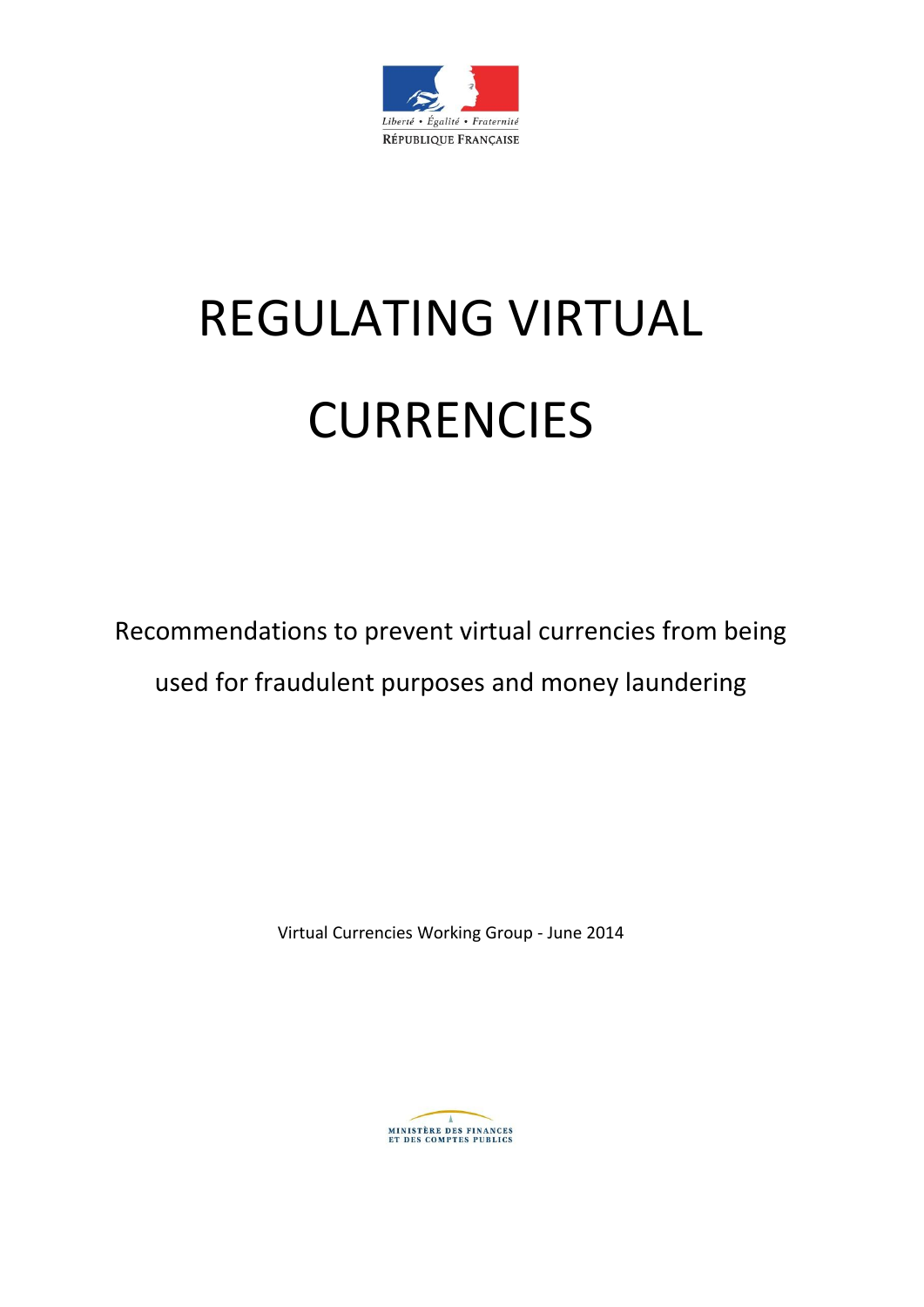# Background

In 2011–2012, Tracfin (the French Financial Intelligence Unit) chaired a working group on new means of payment. Among other topics, the group discussed the risks and threats associated with virtual currencies<sup>1</sup>. Since that time, virtual currencies have stayed in the headlines, as much for their legitimate use as their misuse<sup>2</sup>. There are an increasing number of ways to spend virtual currencies, the currencies themselves are proliferating, and national and international responses are on the rise.

With this in mind, and as an extension to work that began in 2011, Tracfin initiated a working group on virtual currencies in December 2013. The group included members from the Directorate General of the Treasury (DGT), the Directorate General of Customs and Excise (DGDDI), the Public Finances Directorate General (DGFiP), the Directorate General for Competition Policy, Consumer Affairs and Fraud Control (DGCCRF), the Directorate for Criminal Affairs and Pardons (DACG), the National Criminal Police Directorate (DCPJ), the Gendarmerie General Directorate (DGGN), the Autorité des Marchés Financiers (AMF), the Prudential Supervisory and Resolution Authority (ACPR), the Banque de France and representatives from the Ministry of Defence and Ministry of the Interior. The group produced an overview of the risks and threats associated with virtual currencies, and drew up a set of recommendations with an eye to lessening their impact. Since the virtual currency sector is growing by leaps and bounds, it is worth pointing out that the recommendations are based on an analysis of the situation as of June 2014.

#### **Acknowledgements**

Our thanks to French Banking Federation (FBF), which organised a working session on virtual currencies that brought together banking sector specialists. We would also like to thank Philippe Rodriguez, president of the association Bitcoin France; Gonzague Grandval, CEO of Paymium; Laurent Nizri, deputy director of Altéir Consulting and chair of the Means of Payment Commission of the Digital Economy Association (ACSEL); and Jean-Michel Cornu, scientific director of the Next Generation Internet Foundation (FING), all of whom agreed to be interviewed by the working group.

-

<sup>&</sup>lt;sup>1</sup> Tracfin's Annual Report for 2011 lists the results of the group's work.

<sup>&</sup>lt;sup>2</sup> The best example of this is the FBI's shutdown of the darknet website Silk Road on 2 October 2013. Silk Road specialised in the sale of illegal goods, particularly drugs, and accepted payment only in bitcoins.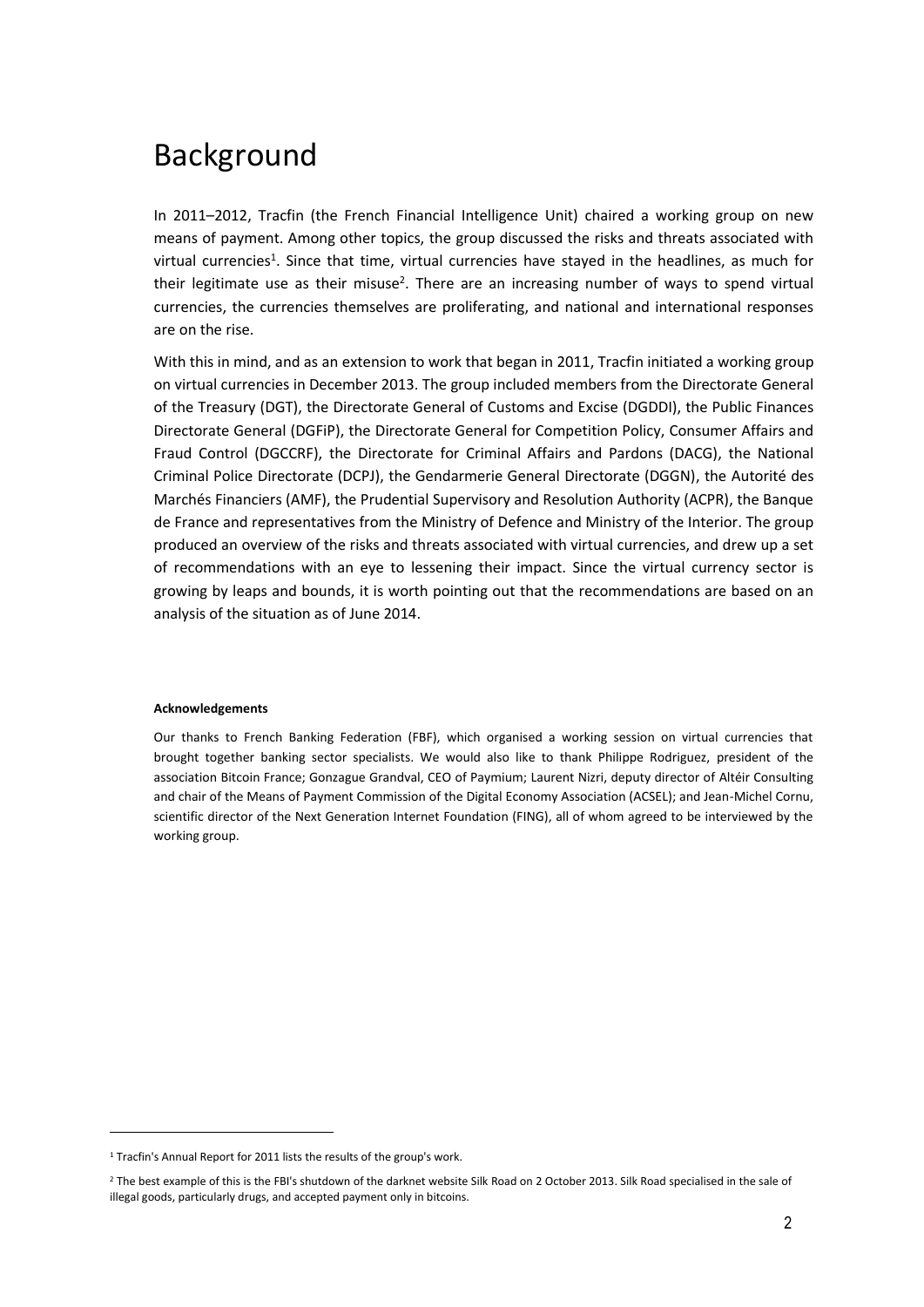Virtual currencies were designed as an alternative to legal tender, initially for use in virtual communities, and online gaming sites in particular. The number of such currencies grew as uses for them expanded and extended to include the real world. There are now a great many virtual currencies in circulation. They can be acquired either directly (through mining, bilateral transactions with other investors, from a firm selling virtual currencies, the purchase of options, etc.) or indirectly via a virtual currency exchange. They may also be borrowed.

The term "virtual currency" is traditionally defined as a unit of account stored on an electronic medium. It is created, not by a State or monetary union, but by a group of individuals or legal entities, and is used for multilateral exchanges of goods or services between the group's members. A virtual currency scheme may be "open" or "closed" (depending on whether or not it is convertible into a currency that is legal tender. The exchange rate may be fixed or variable. Open virtual currency schemes may have bidirectional or unidirectional flows (in the latter case, only a conversion from legal tender to virtual currency is possible).

Since a virtual currency does not represent a claim on the issuer and is not issued on receipt of funds within the meaning of the second Electronic Money Directive (2EMD), the term "electronic money" cannot be retained given the current state of the legislation. Nor are virtual currencies payment instruments as defined by Article L. 133-4 c) of the French Monetary and Financial Code. Nevertheless, they may fulfil an economic function on a private, contractual basis. Virtual currencies are not included in any of the categories of financial instruments defined in Article L. 211-1 of the Monetary and Financial Code.

Issue No. 10 of the Banque de France's online newsletter *Focus* (5 December 2013) warned users of virtual currencies about the risks they face. On 29 January 2014, the Prudential Supervisory and Resolution Authority (ACPR) issued its position concerning transactions involving bitcoins in France, and emphasised that the act of intermediation with respect to the purchase or sale of virtual currencies in exchange for a currency with legal tender is that of a financial intermediary who receives funds on a third party's behalf. On the other hand, there are persistent doubts in France as to the legal characterisation of virtual currencies.

The goal of this report is not to address the issue of the legal status of virtual currencies, which has been the focus of a number of working groups at both European and international levels. Rather, based on a finding from June 2014, and following a brief overview of the characteristics, uses and risks associated with virtual currencies, it proposes a series of recommendations. These are put forth with an eye to **encouraging the establishment of a framework to prevent and deter the use of virtual currencies for fraudulent purposes and money laundering**.

# **I – THREE ASPECTS OF VIRTUAL CURRENCIES THAT ARE SOURCES OF RISKS**

Assessing the risks associated with virtual currencies must factor in how these currencies are issued, how they are used and in particular transparency of flows, issues of liquidity and their convertibility to legal tender. There are various types of virtual currencies, and they operate in different ways. However, they share a certain number of characteristics, three of which we would like to focus on, as they can be the source of risks:

 **The presence of unregulated participants**: examination of a sampling of virtual currencies shows that they are produced by a variety of stakeholders. These include natural persons, activists and private-sector companies. In some cases, a virtual currency was designed to meet the needs of individuals engaged in illegal activities. Issuance of a virtual currency is not covered by current banking and financial legislation. A virtual currency is not a payment instrument as defined by Article L. 133-4 c) of the French Monetary and Financial Code, nor is it electronic money, or one of the financial instruments defined in Article L. 211-1 of the Monetary and Financial Code. Thus, a virtual currency may be issued either by a community of "miners" (decentralised cryptocurrency) or by a single entity (centralised virtual currency). Given the lack of a legal status and a regulatory framework, virtual currencies provide no certainty with respect to either price or liquidity. With respect to volatility and liquidity risks, it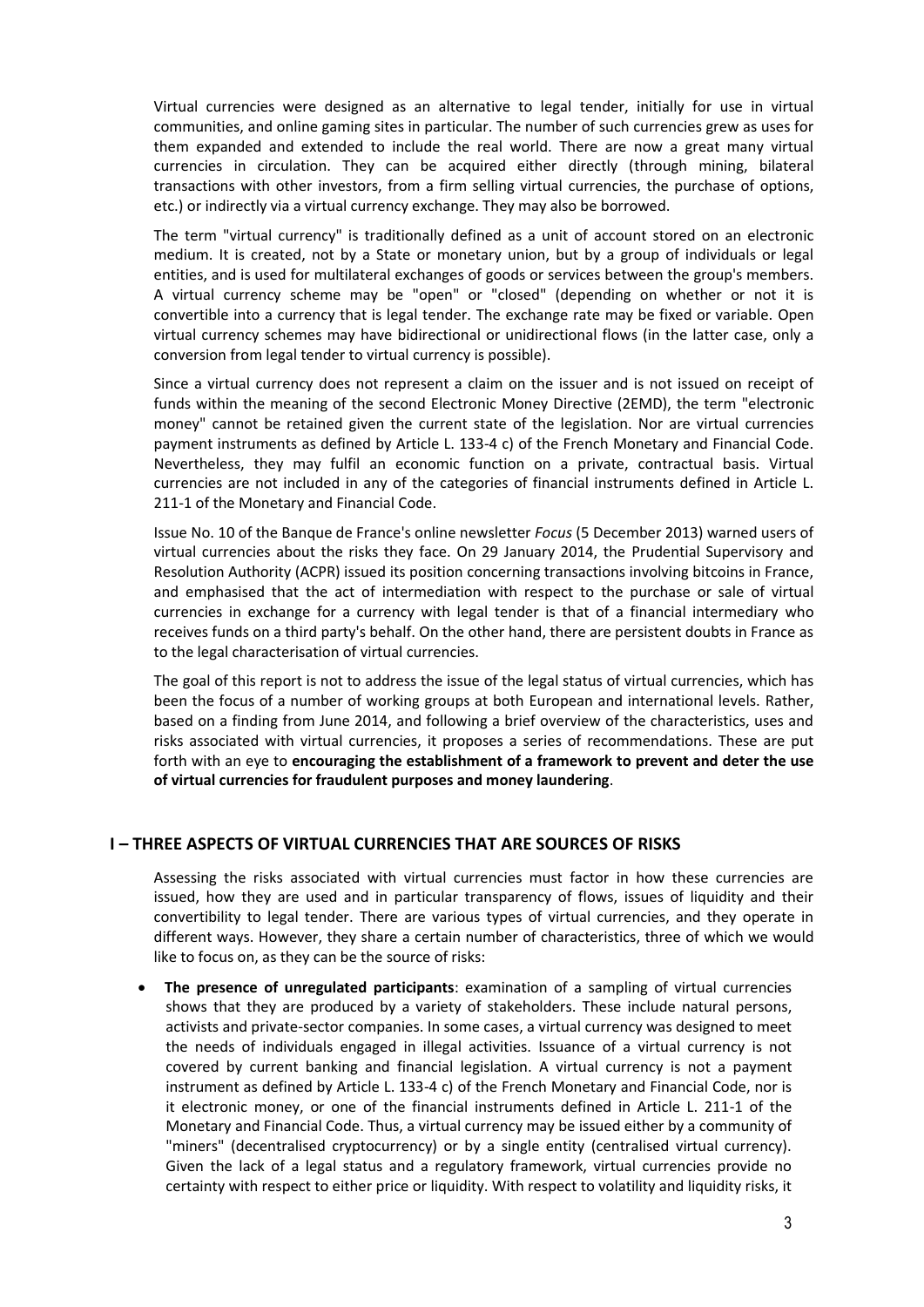should be emphasised that the value of a virtual currency is not guaranteed and that the value of cryptocurrencies is generated solely by the interaction of supply and demand. For Bitcoin and other cryptocurrencies, limiting the number of units issued without indexing the currencies' value introduces the risk of speculation that in turn leads to excessive price volatility. Finally, the operational risks of virtual currencies must be reckoned with.

- **Lack of transparency**: currently, there are no special requirements for setting up a virtual currency wallet<sup>3</sup>, particularly where this is accomplished by downloading a software application. A virtual currency wallet can also be opened by a service provider who may, although under no legal obligation to do so, carry out an identity check. One of the primary advantages of virtual currencies is that they provide total anonymity for transactions. For many cryptocurrencies, although the identities of principals and beneficiaries are encrypted, transactions are recorded in a public register, thus ensuring their traceability. Nevertheless, traceability of cryptocurrency flows does not address the issue of the identities of the principal and effective beneficiary. On the one hand, this traceability is neither assured nor systematically possible – some cryptocurrencies offer anonymity and non-traceability, and there are tools and applications that can be used to combine payments from multiple users – and on the other hand, the usability of transactions is uncertain, from both a technical and legal standpoint.
- **Extraterritoriality**: thanks to the Internet, the use of virtual currencies can dematerialise, anonymise and expand money laundering and fraud techniques. The difficulties created by virtual currencies stem as much from the elusiveness of the various stakeholders as from the international (and extraterritorial) nature of both transactions and participants. This is particularly the case when the servers and the individuals and legal entities that use them are located in non-cooperative countries and territories.

# *Bitcoin ATMs*

Several companies have begun to design Bitcoin ATMs that allow users to withdraw cash (resulting from the sale of Bitcoins) from a Bitcoin account, and to make deposits into a Bitcoin account (i.e. to purchase Bitcoins). This is the case with kiosks manufactured by Robocoin Technologies.

The first Robocoin ATM was installed in Vancouver in October 2013. In its first month of operation, transactions at the Robocoin kiosk totalled one million Canadian dollars (USD 942,000). Since then, Robocoin ATMs have appeared in other North American cities (Alberta, Seattle, Austin, New York, etc.), in Asia (Hong Kong) and also in Europe (Prague, London, etc.). The Robocoin kiosks identify users via biometrics (palm scans) and by scanning an identity card and comparing the user's face with the identity photo.

Lamassu Bitcoin Ventures has rolled out Bitcoin ATMs in the US, Canada and Australia, as well as in Europe in Helsinki, Berlin and Bratislava. Lamassu's machines offer only unidirectional flows: users can only deposit cash in order to purchase Bitcoins.

In France, two Bitcoin ATMs are currently in operation, and other installations are planned.

Paradoxically, therefore, we are witnessing an increase in means for materialising virtual currencies.

# **II – RISKS CONNECTED TO THE THREE MAIN USES FOR VIRTUAL CURRENCIES**

#### **Settling a transaction in a virtual currency**

-

Virtual currencies can be used to settle Internet-based transactions, but they may also be used in the wider economy with merchants that accept them. Supporters of virtual currencies often emphasise the low cost, speed<sup>4</sup> and irreversibility of transactions, as well as the ability to

<sup>&</sup>lt;sup>3</sup> The term "virtual currency wallet" can be used interchangeably with "virtual currency account".

<sup>4</sup> Validating a Bitcoin transaction takes about ten minutes, although many cryptocurrencies have sharply reduced this waiting time.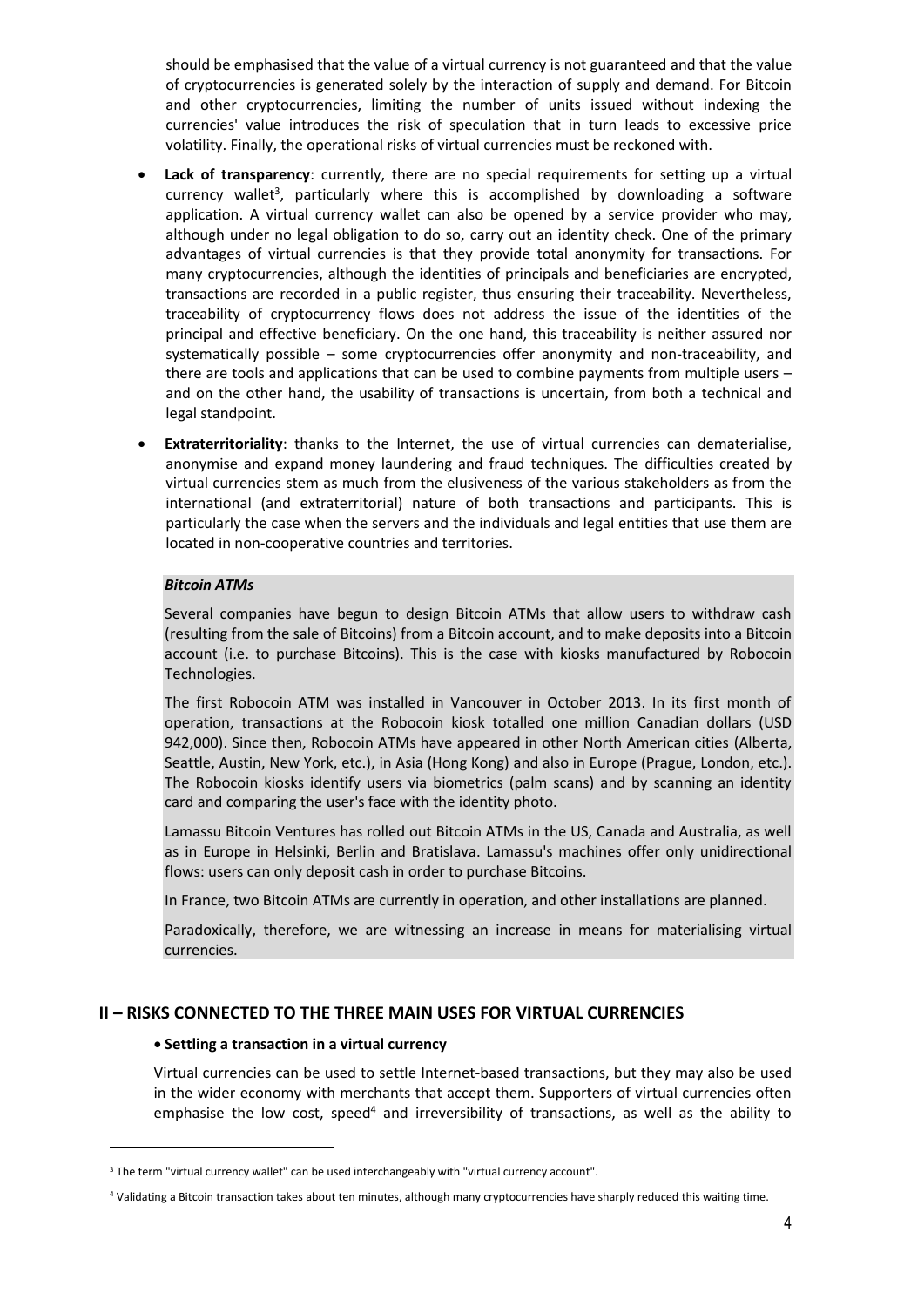protect oneself against data theft. They also enable micro-payments and purchases abroad free from currency exchange fees. **It should be emphasised that any analysis of payment method costs needs to take into account security and the guarantees offered**.

Examples of risks connected to this use:

- There are no guarantees as to whether a virtual currency is reimbursable or convertible into a currency with legal tender. There are also serious risks with respect to price volatility.
- Since virtual currencies are not legal tender, settlements with such currencies do not have a discharging effect. Consumers should be alerted that it is extremely risky to pay with virtual currency on websites about which they have doubts. This is equivalent to giving cash to an unknown person in the street in payment for a product that he promises to deliver to you later.
- There are no consumer protection measures applicable to virtual currencies
- Virtual currencies do not fall within the scope of the EU Directive on Payment Services (PSD), and thus, unlike traditional payment methods, offer no protection against fraud. The operational security of these new methods of payment is also not guaranteed.

#### **Transferring money**

The technical and functional infrastructures that ensure the circulation of virtual currency units are not regulated, and may be used to transfer money at lower rates than those charged by the banking network and international money transfer services. A recent study by Goldman Sachs<sup>5</sup> estimates that, as things currently stand, using Bitcoin would cut transfer fees by 90%. Nevertheless, **any analysis of cost needs to take into account the level of security provided**. Finally, it remains to be seen whether these competitive fees can be maintained in the face of increasing regulation of virtual currencies.

Examples of risks connected to this use:

- The exchange risk is an obstacle to more widespread adoption of this use
- The operational risks of these transfers continue to pose a problem

# **Virtual-currency-linked investments**

In addition to speculative purchase and sale of virtual currencies by individuals, there is a move (outside France) to **develop investment products indexed to the price of Bitcoins**. It is thus possible to invest in virtual-currency-linked products. Funds develop investment strategies based on virtual currencies and their ecosystem. Funds or financial products could be exposed to the risks inherent in virtual currencies – contracts for differences (CFDs) have already been offered to the general public.

Examples of risks connected to this use:

- Virtual currency exchanges present problems for users due to, among other things, a lack of transparency with respect to executing payment orders and price formation (information asymmetry) and to the risk of market abuse. There is no compensation for these anonymous, Internet-based over-the-counter transactions, and the market lacks depth.
- There is also a risk of regulatory arbitrage as certain stakeholders can carry out their activities in offshore financial centres.

# **Other possible uses:**

.<br>-

Virtual currency loans are just beginning to emerge, based largely on trust, particularly via social networks.

On crowdfunding sites, the use of virtual currencies could allow payment in return for fulfilment of certain conditions.

<sup>5</sup> Goldman Sachs, 2014: "All About Bitcoin", Global Macro Research, *Top of Mind*, no. 21, March 2011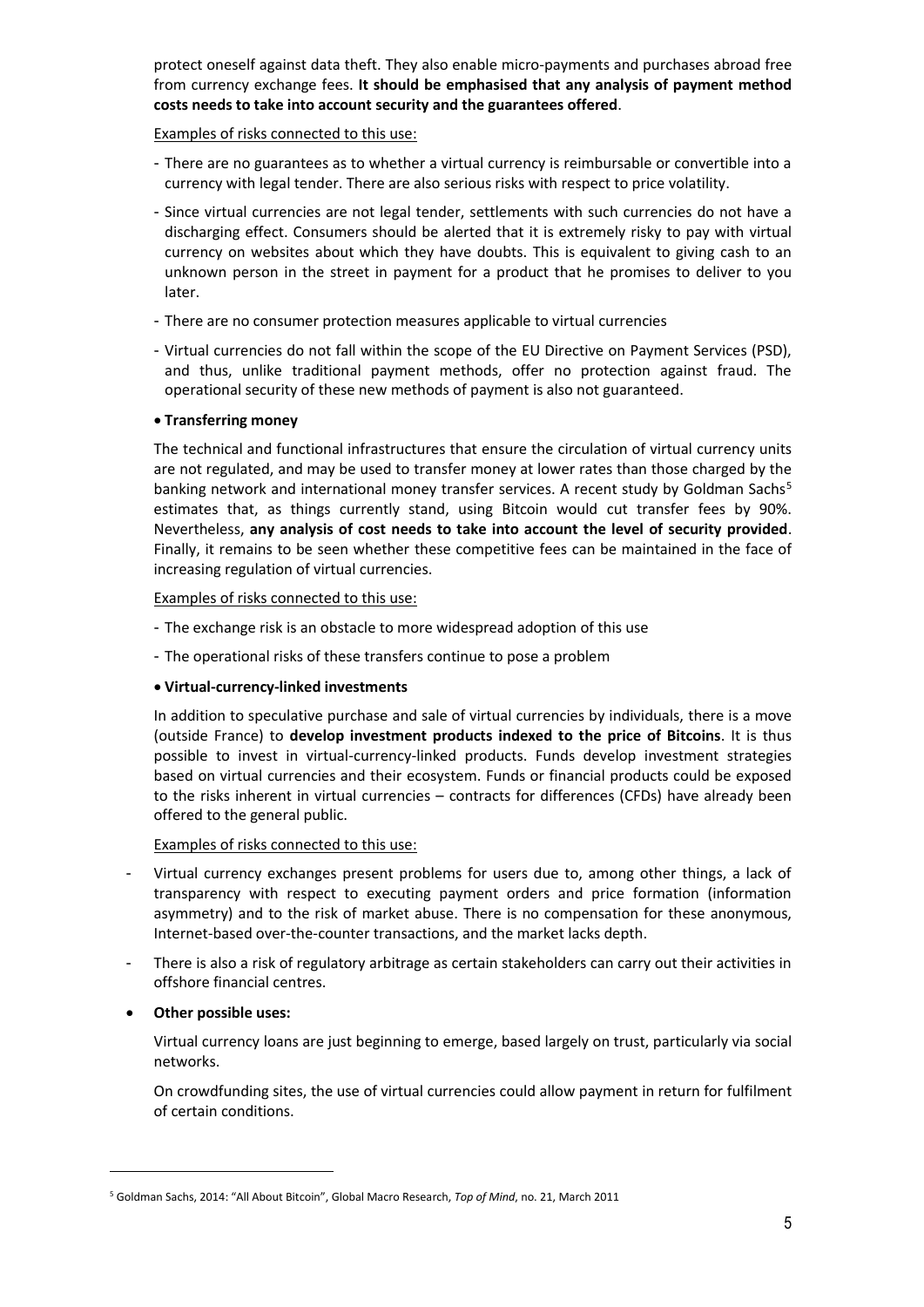#### **III - RISKS OF USING VIRTUAL CURRENCIES FOR FRAUDULENT PURPOSES**

Given their nature (specifically their extraterritoriality and the lack of a regulatory body) and how they operate, virtual currencies are inherently risky, and can be used to finance criminal activities and facilitate the laundering of proceeds from those activities.

#### **Zerocoin and Darkcoin: two anonymous, untraceable virtual currencies**

Zerocoin was proposed as an extension to the Bitcoin protocol that adds anonymity to Bitcoin transactions. Darkcoin (DRK), another cryptocurrency, made its appearance in 2014. It combines fully encrypted transactions and anonymous block transactions. Given their anonymity and nontraceability, these two virtual currencies appear to be the medium of choice for transactions involving the underground economy. Two months after it was launched, there were DRK 3,828,495 in circulation (the equivalent of USD 3,161,707, at an exchange rate of 1 DRK to USD 0.83 as of 27 March 2014<sup>6</sup>). On this same date, Darkcoin was in 22nd position<sup>7</sup> among virtual currencies in terms of the value of the volume of units issued. As of 15 May 2014, Darkcoin was in 7th place, and had reached 4th place by 8 July 2014<sup>8</sup>.

#### **Dark Wallet: a virtual wallet that scrambles the traceability of Bitcoin transactions**

This application is a Bitcoin wallet that was released in early 2014. It is still in a beta version, and was financed through crowdfunding. Dark Wallet combines users' transactions in such a way as to make it impossible to determine who sent what to whom. This procedure makes it easy to launder one's own Bitcoins. Dark Wallet also allows users to generate a Bitcoin address using a secret key, associated with another address in Dark Wallet, thus masking the address of the end Bitcoin account to which funds were transferred.

A virtual currency presents a twofold risk in terms of committing criminal offenses, as it facilitates the commission of the underlying crime and serves as a tool for laundering the proceeds of such a crime.

Finally, there is a significant risk with respect to the very nature of cryptocurrencies<sup>9</sup> whose money supply has been capped, as there is concern that the money supply itself could be the target of fraud.

# **Virtual currencies – a vector for facilitating fraud and money-laundering**

When it comes to perpetrating fraud, the anonymity provided by virtual currencies allows fraudsters to collect money without leaving a footprint of the transaction. This is similar to a cash-based transaction, but one conducted on the Internet without the criminal and the victim ever meeting faceto-face. Here we are dealing with standard criminal activities tailored to new technologies and the possibilities they open up.

*For example, fraudsters might set up a fake e-commerce site that accepts payment in virtual currency, then shut down the site and have access to the funds collected in any country whatsoever, without leaving behind the slightest trace of any transaction. The risk of money laundering is all the higher* 

8 *Ibid*.

.<br>-

<sup>6</sup> Source : https://coinmarketcap.com/all.html

<sup>7</sup> Among cryptocurrencies.

<sup>&</sup>lt;sup>9</sup> In this it resembles a Ponzi scheme, an investment fraud that involves the payment of purported returns to existing investors from funds contributed by new investors. If the fraud is not discovered, it is revealed when the scheme collapses. This is to say that individuals who set up and launch a cryptocurrency with a speculative component based on windfall profits when the currency is resold increase the number of injured parties when the currency collapses. They will no longer be able to exchange the virtual currency for legal tender, as the virtual currency offers no guarantee and has zero intrinsic value.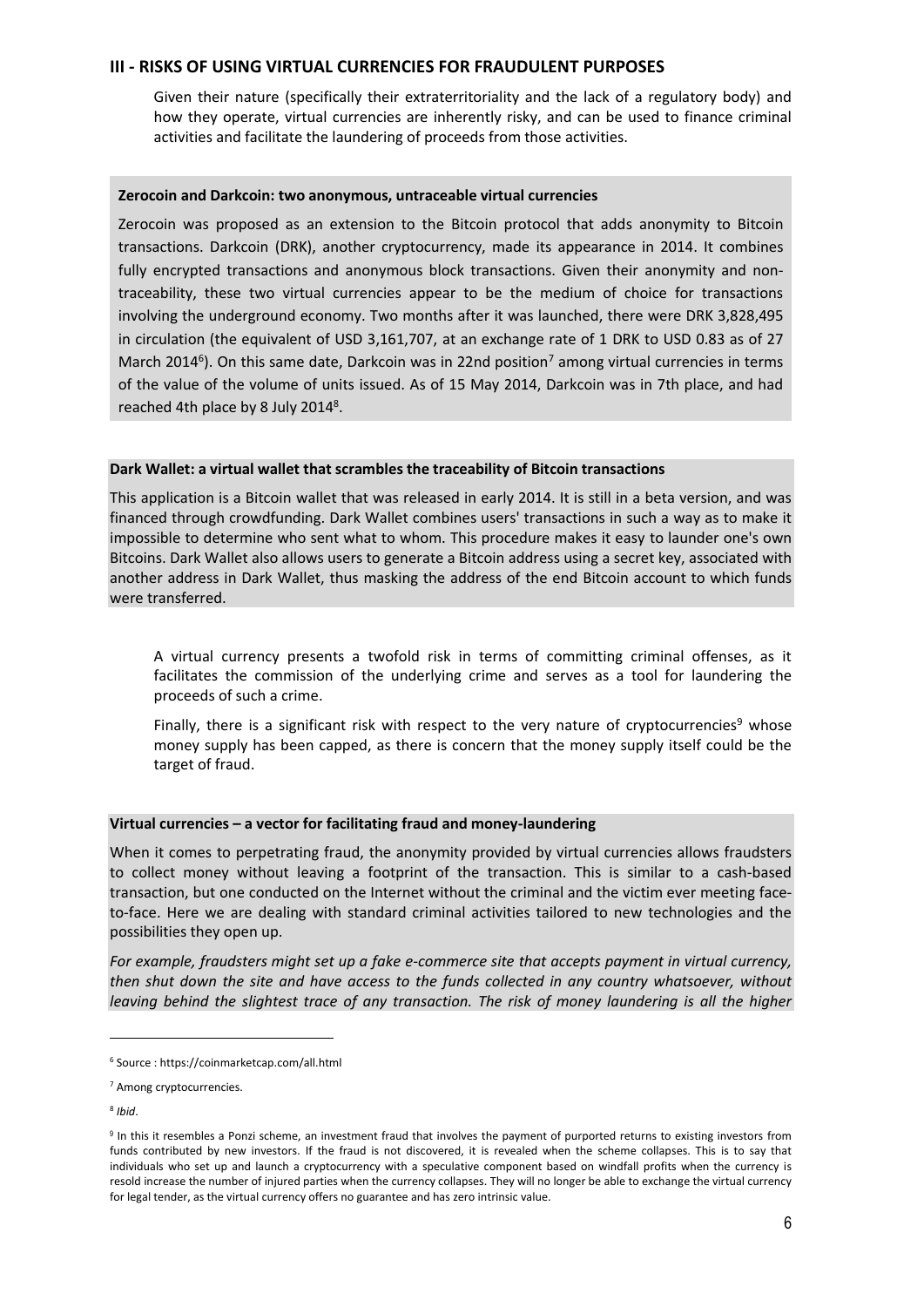*since the operation is divided into three stages – purchasing virtual currency with cash, setting up an ecommerce site from which fictitious purchases of goods are made from a number of computers using virtual currency, and collecting often large sums of money, which can then be exchanged for legal tender.*

The use of a virtual currency can render Internet-based money laundering techniques even more opaque. Examples of this include online gaming, fraudulent e-commerce transactions, online auctions or fake projects listed on foreign crowdfunding sites.

Although virtual currencies satisfy money launderers' needs for speed, discretion and global reach, funds converted into virtual currencies are vulnerable to operational risks and to volatility. In light of these limitations, the use of virtual currencies for money laundering appears more suitable for smallscale money laundering or the laundering of the proceeds of cybercrime. This said, the creation of gold-backed virtual currencies, such as Gold Backed Coin (GBC), lessens the financial risk connected to virtual currency price volatility.

# **IV - RECOMMENDATIONS FOR REGULATING VIRTUAL CURRENCIES TO PREVENT THEM FROM BEING USED FOR FRAUDULENT PURPOSES AND MONEY LAUNDERING**

The nature and multifunctionality of virtual currencies means that there is a risk of them being used for fraudulent purposes. Due to the upswing in new criminal activities in connection with virtual currencies, legislative and regulatory frameworks need to be updated and adapted in response to these new challenges, particularly with respect to the fight against money laundering and terrorist financing. One possible strategy would include three complementary components:

- Limiting the use of virtual currencies
- Regulation and cooperation
- Knowledge and investigation

#### Limiting the use of virtual currencies – Key points

Without prejudice to the conclusions drawn from national and international discussions of the legal characterisation of virtual currencies, proposals could be put forth to limit:

- **The anonymity of users of virtual currencies**, particularly by introducing mandatory proof of identity when opening a virtual currency account<sup>10</sup> as well as an obligation to declare such accounts. In addition, it is important to have the tools for identifying and monitoring these accounts, at least when they exceed a certain amount.
- **The possibilities for using a virtual currency as an anonymous payment method**, particularly by strictly capping the sums that can be paid in this way.
- **Cash/virtual currency flows**, particularly when it comes to using Bitcoin ATMs, by setting caps and by ensuring that the identity of a party to a transaction is checked using reliable means.

#### Regulation and cooperation – Key points

Proposals should also be put forth **to ensure that the AML/CFT system is capable of addressing the risks posed by virtual currencies and the upswing in new criminal activities in connection with these currencies**. To this end, we recommend:

 **Harmonising regulations concerning virtual currency exchanges at EU and international level and prevent virtual exchanges located abroad and who have French users from circumventing French law**: subjecting virtual exchanges to the AML/CFT regime will, among other benefits, lift users' anonymity prior to converting virtual currencies into legal tender.

.<br>-

<sup>&</sup>lt;sup>10</sup> A minimum requirement when the account is opened by a service provider.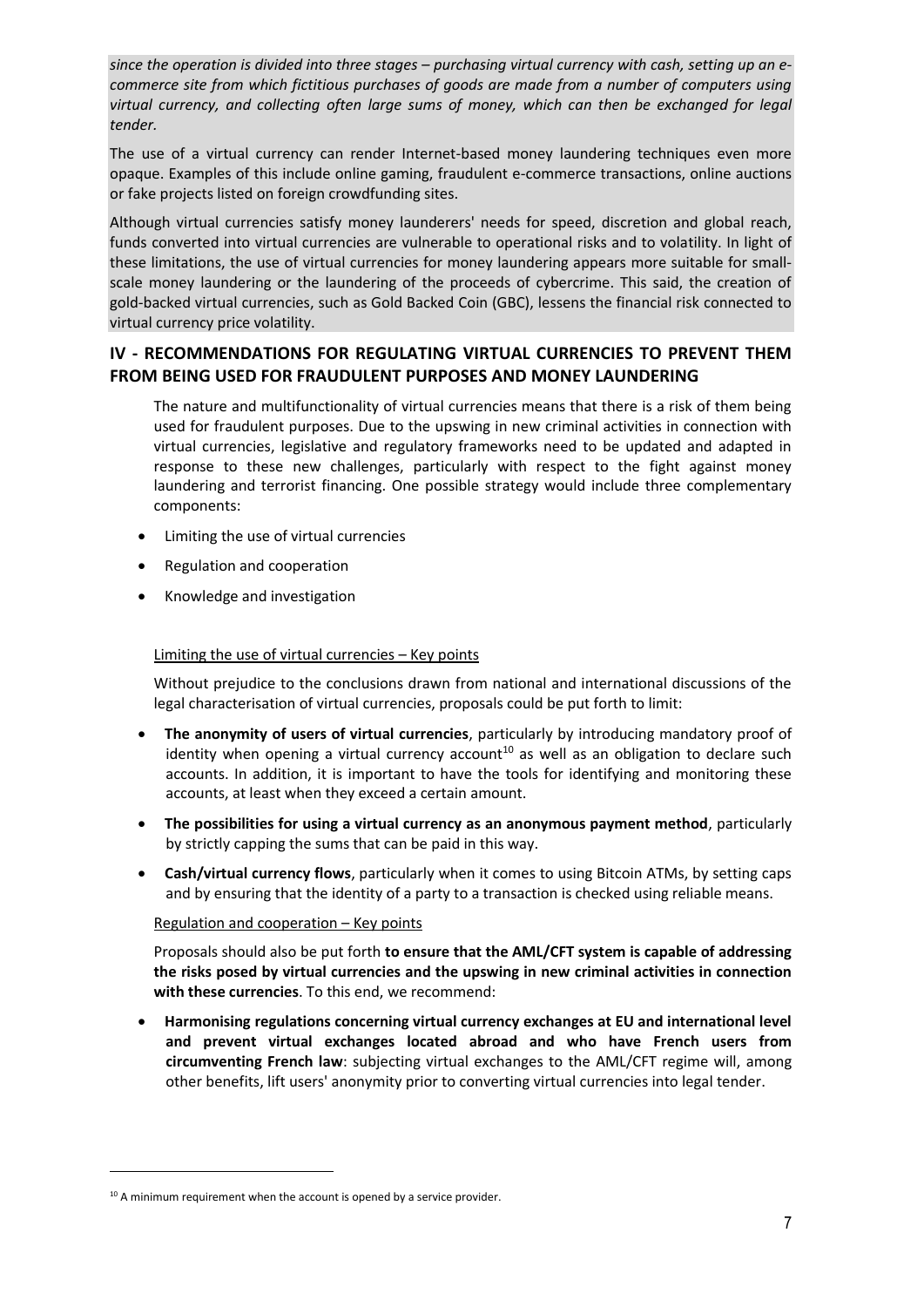- **Requesting that professionals subject to AML/CFT reporting requirements exercise heightened vigilance with respect to flows in connection with individuals using virtual currencies.**
- **Reminding individuals offering virtual currencies for sale or operating Bitcoin ATMs<sup>11</sup> of the provisions of Article L. 561-1 of the French Monetary and Financial Code<sup>12</sup>** .

Knowledge and investigation – Key points

Given the rapid expansion of the virtual currency sector, explosive technological progress and the need to **bolster international cooperation**, we also propose that **the risks and opportunities associated with virtual currencies be monitored**:

- **Adapt the legal framework and investigative methods**
- **Improve sector knowledge and risk monitoring**

**These recommendations do not address the issue of the legal characterisation of virtual currencies, nor issues of preventing risks in terms of protecting and informing users**<sup>13</sup>. As the virtual currency sector is changing rapidly, it is worth pointing out that the recommendations are based on an analysis of the situation as of June 2014. We should also point out that these recommendations should be rolled out slowly and in stages, based on appropriate circumstances for implementing them.

*Summary table of the three components of the proposed strategy*

| Limiting the use of virtual<br>currencies                             | <b>Regulation and</b><br>cooperation                                                                           | Knowledge and<br>investigation                                             |
|-----------------------------------------------------------------------|----------------------------------------------------------------------------------------------------------------|----------------------------------------------------------------------------|
| Limit and cap the use of<br>virtual currencies as a<br>payment method | Ensure that the AML/CFT<br>system is capable of<br>addressing the risks posed<br>by virtual currencies and the | Introduce special-purpose<br>resources and analytical<br>tools             |
| Limit and monitor<br>cash/virtual currency flows                      | activities in connection with<br>these currencies                                                              | Monitor risks and<br>opportunities, particularly<br>through exchanges with |
| Limit the anonymity of<br>virtual currency users                      | Harmonise regulations at EU<br>and international level                                                         | sector professionals                                                       |

<u>.</u>

<sup>&</sup>lt;sup>11</sup> Or exchange kiosks.

<sup>&</sup>lt;sup>12</sup> Article L. 561-1 stipulates, among other provisions, that "Individuals and legal entities other than those referred to in Article L. 561-2 [i.e. those subject to the obligations relating to the prevention of money laundering and of terrorist financing] who, in the normal course of their business, execute, supervise or recommend transactions giving rise to capital movements, shall be required to declare to the Public Prosecutor any transactions they have knowledge of that involve sums which they know to be the proceeds of an offence referred to in Article L. 562-15. Source : www.legifrance.gouv.fr/affichCodeArticle.do?idArticle=LEGIARTI000020196700&cidTexte=LEGITEXT000006072026&dateTexte=20090 201

<sup>13</sup> See *Focus* no. 10, Banque de France, 5 December 2013 : www.banquefrance.fr/fileadmin/user\_upload/banque\_de\_france/publications/Focus-10-stabilite-financiere.pdf